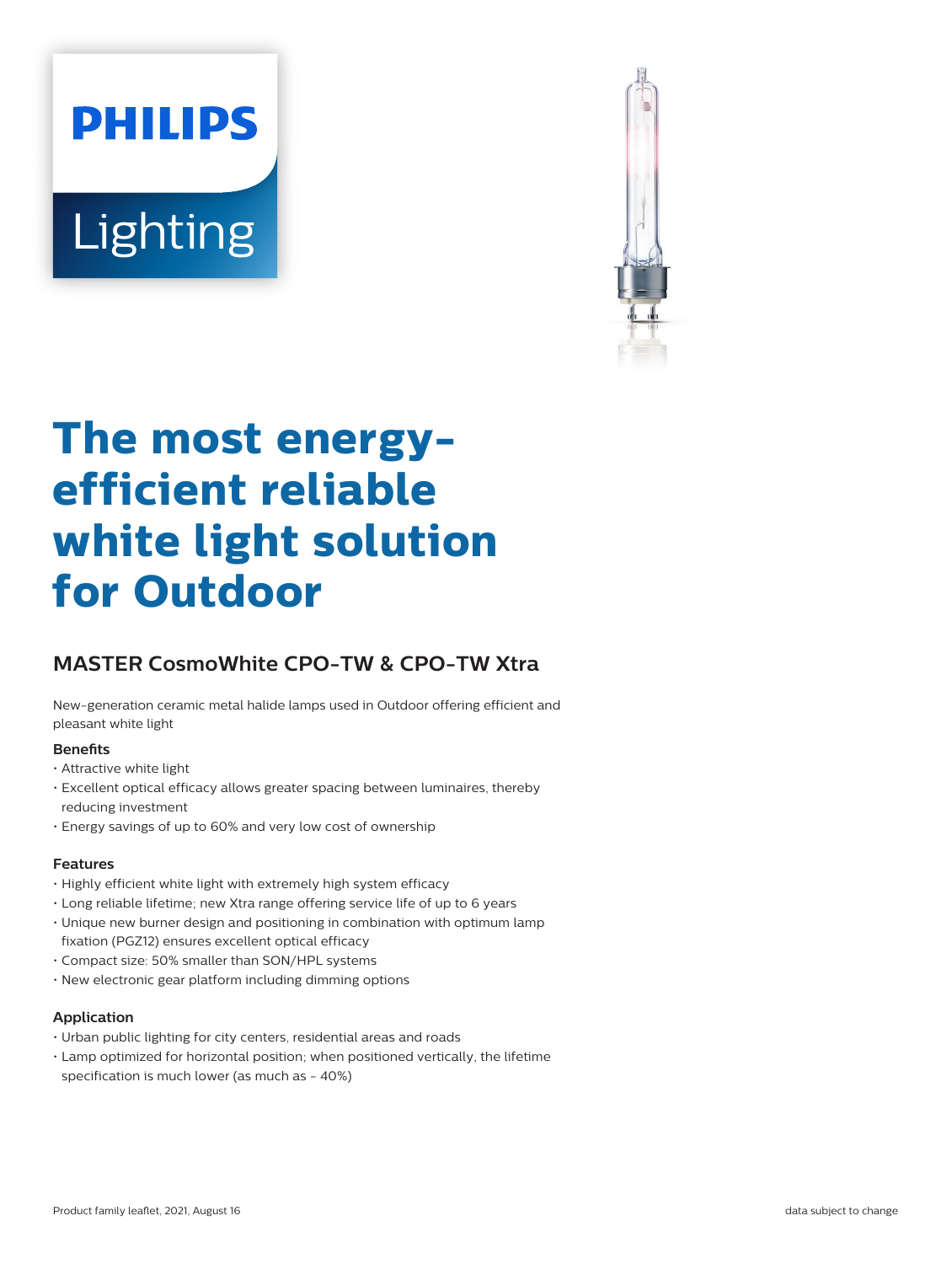#### **Warnings and Safety**

- Use only in totally enclosed luminaire, even during testing (IEC61167, IEC 62035, IEC60598)
- The luminaire must be able to contain hot lamp parts if the lamp ruptures
- Use only with electronic control gear

**Dimmable** Yes

- Control gear must include end-of-life protection (IEC61167, IEC 62035)
- A lamp breaking is extremely unlikely to have any impact on your health. If a lamp breaks, ventilate the room for 30 minutes and remove the parts, preferably with gloves. Put them in a sealed plastic bag and take it to your local waste facilities for recycling. Do not use a vacuum cleaner.

#### **Controls and Dimming**

# **Approval and Application**

| <b>Operating and Electrical</b>            |                  |
|--------------------------------------------|------------------|
| Re-Ignition Time (Min) (Max)               | 900s             |
|                                            |                  |
| <b>General Information</b>                 |                  |
| Cap-Base                                   | <b>PGZ12</b>     |
| LSF 12000 h Rated                          | 99%              |
| LSF 2000 h Rated                           | 99%              |
| LSF 4000 h Rated                           | 99%              |
| LSF 6000 h Rated                           | 99%              |
| LSF 8000 h Rated                           | 99%              |
| <b>Operating Position</b>                  | <b>UNIVERSAL</b> |
|                                            |                  |
| <b>Light Technical</b>                     |                  |
| <b>Chromaticity Coordinate X (Nom)</b>     | 0.447            |
| <b>Chromaticity Coordinate Y (Nom)</b>     | 0.4              |
| <b>Colour Designation</b>                  | White (WH)       |
| <b>Correlated Colour Temperature (Nom)</b> | 2800 K           |
|                                            |                  |
| <b>Mechanical and Housing</b>              |                  |
| <b>Bulb Finish</b>                         | Clear            |

|          |                               | <b>Energy Consumption</b> | Mercury (Hg)      | Mercury (Hg)      |
|----------|-------------------------------|---------------------------|-------------------|-------------------|
|          | Order Code Full Product Name  | kWh/1000 h                | Content (Max)     | Content (Nom)     |
| 15001500 | MASTER CosmoWhite CPO-TW Xtra | 45 kWh                    | 2 <sub>mg</sub>   | 2.0 <sub>mg</sub> |
|          | 45W/628 PGZ12                 |                           |                   |                   |
| 20851415 | MASTER CosmoWhite CPO-TW Xtra | 60 kWh                    | 2 mg              | 2.0 <sub>mg</sub> |
|          | 60W/728 PGZ12                 |                           |                   |                   |
| 21121715 | MASTER CosmoWhite CPO-TW Xtra | 90 kWh                    | 3 mg              | 3.0 <sub>mg</sub> |
|          | 90W/728 PGZ12                 |                           |                   |                   |
| 20853815 | MST COSMOWH CPO-TW Xtra       | 141 kWh                   | 3.9 <sub>mg</sub> | 3.9 <sub>mg</sub> |
|          | 140W/728 PGZ12                |                           |                   |                   |
|          |                               |                           |                   |                   |

#### **Operating and Electrical**

**Bulb Shape** T19

|          |                              | Voltage | Voltage | Voltage | Power  |                     |                              | Voltage | Voltage | Voltage | Power   |
|----------|------------------------------|---------|---------|---------|--------|---------------------|------------------------------|---------|---------|---------|---------|
|          | Order Code Full Product Name | (Max)   | (Min)   | (Nom)   | (Nom)  |                     | Order Code Full Product Name | (Max)   | (Min)   | (Nom)   | (Nom)   |
| 15001500 | <b>MASTER CosmoWhite</b>     | 98 V    | 84 V    | 91 V    | 44.5 W | 21121715            | <b>MASTER CosmoWhite</b>     | 98 V    | 86 V    | 92 V    | 90.0W   |
|          | CPO-TW Xtra 45W/628          |         |         |         |        | CPO-TW Xtra 90W/728 |                              |         |         |         |         |
|          | PGZ12                        |         |         |         |        |                     | PGZ12                        |         |         |         |         |
| 20851415 | MASTER CosmoWhite            | 99 V    | 85 V    | 92 V    | 60.0 W | 20853815            | MST COSMOWH CPO-             | 100V    | 88 V    | 94 V    | 141.0 W |
|          | CPO-TW Xtra 60W/728          |         |         |         |        |                     | TW Xtra 140W/728             |         |         |         |         |
|          | <b>PGZ12</b>                 |         |         |         |        |                     | PGZ12                        |         |         |         |         |

**General Information (1/2)**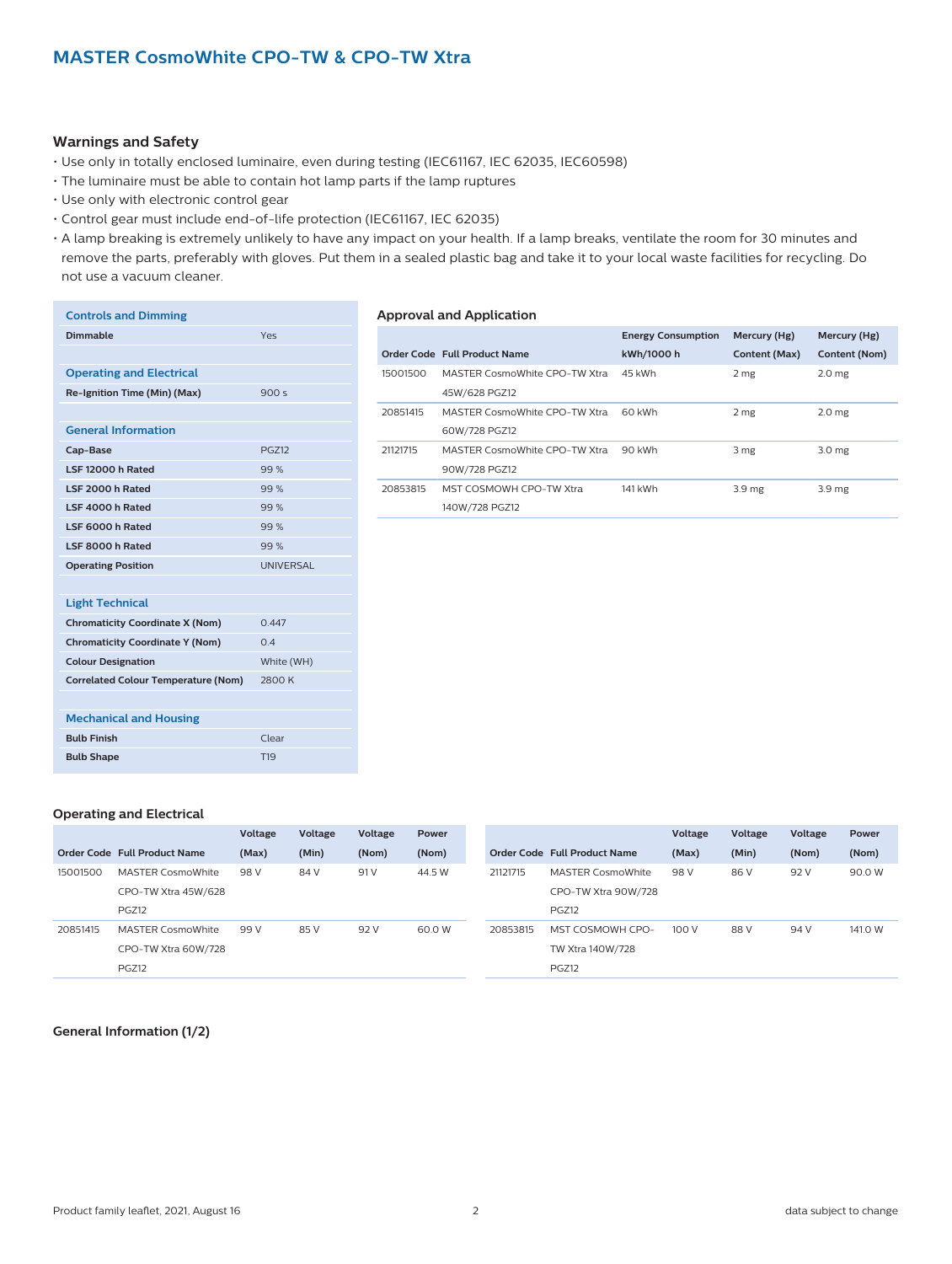# **MASTER CosmoWhite CPO-TW & CPO-TW Xtra**

|          |                          | Life To 10% 20% | Life To         | Life To<br>50%  | Life To 5%      |
|----------|--------------------------|-----------------|-----------------|-----------------|-----------------|
| Order    |                          | <b>Failures</b> | <b>Failures</b> | <b>Failures</b> | <b>Failures</b> |
| Code     | <b>Full Product Name</b> | (Nom)           | (Nom)           | (Nom)           | (Nom)           |
| 15001500 | MASTER CosmoWhite        | 24000 h         | 27000 h         | 32000 h         | 21500 h         |
|          | CPO-TW Xtra              |                 |                 |                 |                 |
|          | 45W/628 PGZ12            |                 |                 |                 |                 |
| 20851415 | MASTER CosmoWhite        | 24000 h         | 27000 h         | 32000 h         | 21500 h         |
|          | CPO-TW Xtra              |                 |                 |                 |                 |
|          | 60W/728 PGZ12            |                 |                 |                 |                 |

|          |                          |                 | Life To         | Life To         |                 |
|----------|--------------------------|-----------------|-----------------|-----------------|-----------------|
|          |                          | Life To 10% 20% |                 | 50%             | Life To 5%      |
| Order    |                          | <b>Failures</b> | <b>Failures</b> | <b>Failures</b> | <b>Failures</b> |
| Code     | <b>Full Product Name</b> | (Nom)           | (Nom)           | (Nom)           | (Nom)           |
| 21121715 | MASTER CosmoWhite        | 24000 h         | 27000 h         | 32000 h         | 21500 h         |
|          | CPO-TW Xtra              |                 |                 |                 |                 |
|          | 90W/728 PGZ12            |                 |                 |                 |                 |
| 20853815 | <b>MST COSMOWH</b>       | 20000 h         | 24000 h         | 30000 h         | 18000 h         |
|          | CPO-TW Xtra              |                 |                 |                 |                 |
|          | 140W/728 PGZ12           |                 |                 |                 |                 |

# **General Information (2/2)**

|          |                              | <b>LSF</b> | <b>LSF</b> | <b>LSF</b> | <b>LSF</b> |
|----------|------------------------------|------------|------------|------------|------------|
|          |                              | 16000h     | 20000h     | 24000h     | 30000h     |
|          | Order Code Full Product Name | Rated      | Rated      | Rated      | Rated      |
| 15001500 | MASTER CosmoWhite            | 99%        | 97%        | 90%        | 63%        |
|          | CPO-TW Xtra 45W/628          |            |            |            |            |
|          | <b>PGZ12</b>                 |            |            |            |            |
| 20851415 | <b>MASTER CosmoWhite</b>     | 99%        | 97%        | 90%        | 63%        |
|          | CPO-TW Xtra 60W/728          |            |            |            |            |
|          | <b>PGZ12</b>                 |            |            |            |            |

|          |                              | <b>LSF</b> | <b>LSF</b> | <b>LSF</b> | <b>LSF</b> |
|----------|------------------------------|------------|------------|------------|------------|
|          |                              | 16000h     | 20000h     | 24000h     | 30000h     |
|          | Order Code Full Product Name | Rated      | Rated      | Rated      | Rated      |
| 21121715 | <b>MASTER CosmoWhite</b>     | 99%        | 97%        | 90%        | 63%        |
|          | CPO-TW Xtra 90W/728          |            |            |            |            |
|          | <b>PGZ12</b>                 |            |            |            |            |
| 20853815 | MST COSMOWH CPO-             | 97%        | 90%        | 80%        | 50 %       |
|          | TW Xtra 140W/728             |            |            |            |            |
|          | <b>PGZ12</b>                 |            |            |            |            |

# **Luminaire Design Requirements**

|          |                                                       | <b>Bulb Temperature</b> |
|----------|-------------------------------------------------------|-------------------------|
|          | Order Code Full Product Name                          | (Max)                   |
| 15001500 | MASTER CosmoWhite CPO-TW Xtra 45W/628<br><b>PGZ12</b> | 380 °C                  |
| 20851415 | MASTER CosmoWhite CPO-TW Xtra 60W/728<br><b>PG712</b> | 400 $^{\circ}$ C        |

|          |                                               | <b>Bulb Temperature</b> |
|----------|-----------------------------------------------|-------------------------|
|          | <b>Order Code Full Product Name</b>           | (Max)                   |
| 21121715 | MASTER CosmoWhite CPO-TW Xtra 90W/728         | 470 °C                  |
|          | <b>PGZ12</b>                                  |                         |
| 20853815 | MST COSMOWH CPO-TW Xtra 140W/728 PGZ12 550 °C |                         |

# **Light Technical (1/3)**

|          |                              |        | Colour      | Colour      | LLMF   |
|----------|------------------------------|--------|-------------|-------------|--------|
|          |                              | Colour | Rendering   | Rendering   | 12000h |
|          | Order Code Full Product Name | Code   | Index (Min) | Index (Nom) | Rated  |
| 15001500 | <b>MASTER CosmoWhite</b>     | 628    | 63          | 66          | 89%    |
|          | CPO-TW Xtra 45W/628          |        |             |             |        |
|          | <b>PGZ12</b>                 |        |             |             |        |
| 20851415 | <b>MASTER CosmoWhite</b>     | 728    | 70          | 73          | 89%    |
|          | CPO-TW Xtra 60W/728          |        |             |             |        |
|          | <b>PGZ12</b>                 |        |             |             |        |
|          |                              |        |             |             |        |

|          |                              |        | Colour      | Colour      | <b>LLMF</b> |
|----------|------------------------------|--------|-------------|-------------|-------------|
|          |                              | Colour | Rendering   | Rendering   | 12000h      |
|          | Order Code Full Product Name | Code   | Index (Min) | Index (Nom) | Rated       |
| 21121715 | <b>MASTER CosmoWhite</b>     | 728    | 67          | 70          | 92%         |
|          | CPO-TW Xtra 90W/728          |        |             |             |             |
|          | <b>PGZ12</b>                 |        |             |             |             |
| 20853815 | MST COSMOWH CPO-             | 728    |             | 72          | 89%         |
|          | TW Xtra 140W/728             |        |             |             |             |
|          | <b>PGZ12</b>                 |        |             |             |             |

# **Light Technical (2/3)**

|          |                              |                   |                  |                   | <b>LLMF</b> | <b>LLMF</b> |                  |         |                     |                          |
|----------|------------------------------|-------------------|------------------|-------------------|-------------|-------------|------------------|---------|---------------------|--------------------------|
|          |                              | <b>LLMF 16000</b> | <b>LLMF 2000</b> | <b>LLMF 20000</b> | 24000 h     | 30000h      | <b>LLMF 4000</b> |         | LLMF 6000 LLMF 8000 | <b>Luminous Efficacy</b> |
|          | Order Code Full Product Name | h Rated           | h Rated          | h Rated           | Rated       | Rated       | h Rated          | h Rated | h Rated             | (rated) (Nom)            |
| 15001500 | MASTER CosmoWhite CPO-TW 87% |                   | 92%              | 86%               | 84 %        | 82%         | 90%              | 90%     | 90%                 | 110 $\rm{Im}/W$          |
|          | Xtra 45W/628 PGZ12           |                   |                  |                   |             |             |                  |         |                     |                          |